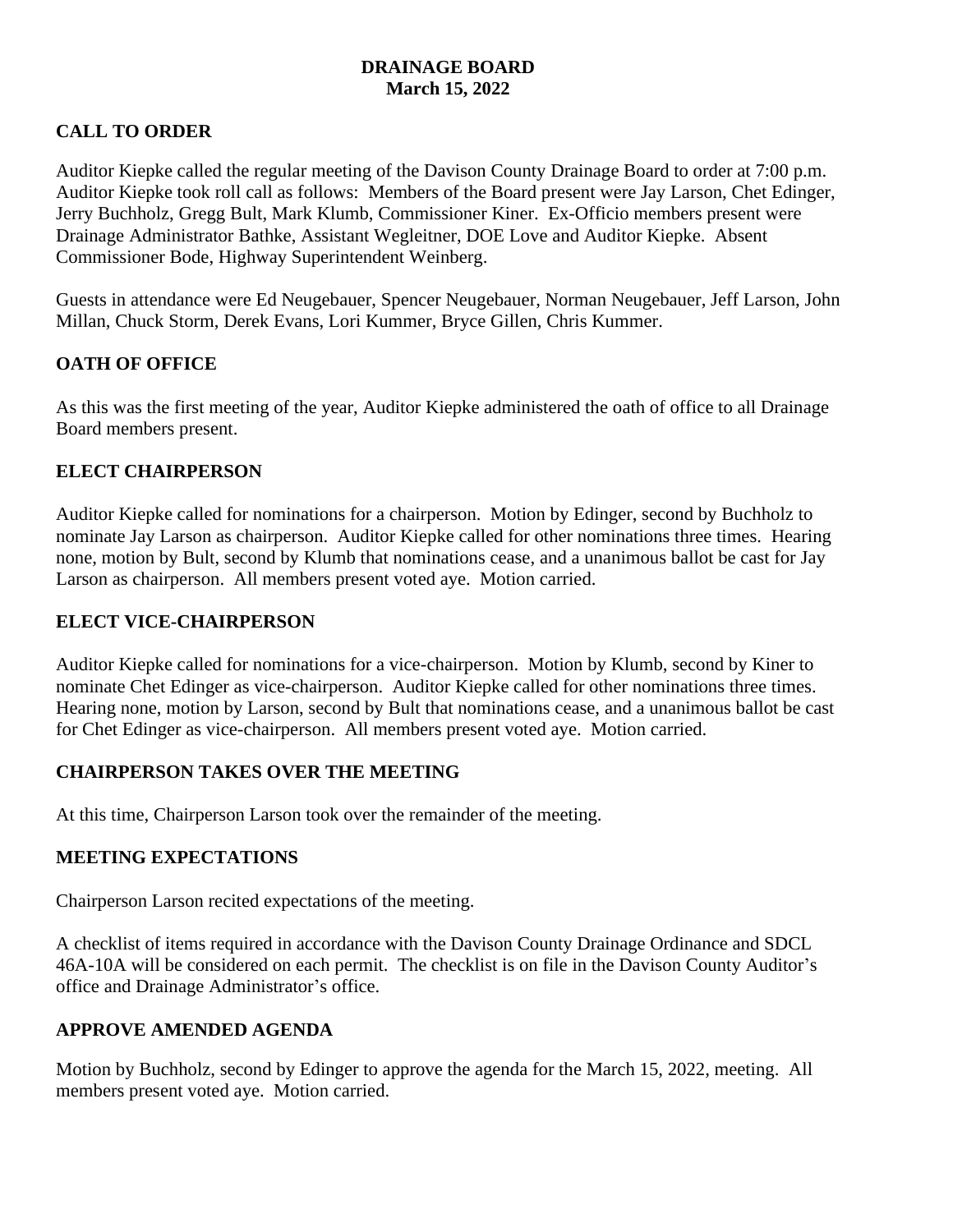#### **APPROVE MINUTES**

Motion by Klumb, second by Edinger to approve the minutes of the December 1, 2021, meeting. All members present voted aye. Motion carried.

#### **PUBLIC INPUT**

Chairman Larson asked for any public input public input for items not on the agenda and reminded the public that no action will be taken. Hearing none, the meeting moved forward.

#### **CONSIDER MILLAN DRAINAGE REQUEST**

Motion by Edinger, second by Kiner, based on findings, to grant a drainage permit to drain the following, all located in T102 R 61, W of the  $5<sup>th</sup>$  P.M., Davison County, South Dakota:

- 1. NE ¼ Ex N910' of W957' of Section 35
- 2. SE ¼ of Section 35
- 3. W  $\frac{1}{2}$  of the NW  $\frac{1}{4}$  of Section 36
- 4. NW  $\frac{1}{4}$  of the SW  $\frac{1}{4}$  of Section 36
- 5. SW ¼ of the SW ¼ of Section 36
- 6. NE  $\frac{1}{4}$  of the SW  $\frac{1}{4}$  of Section 36
- 7. W  $\frac{1}{2}$  of the SE  $\frac{1}{4}$  of Section 36,

as requested by Millan Acres LLC, pursuant to Article 2 of the Davison County Drainage Ordinance as adopted on 8/27/2013. This application also includes Property owned by Tom Freidel, Tim Neugebauer and L & C Bainbridge.

The plan is to install approximately 167,000' of primarily 4" drain tile, which will outlet in the W ½ of the SE ¼ of Section 36-102-61. It will then travel in an un-named stream to the James River, then to the Missouri River. John Millan was present to answer any questions.

Application received: November 24, 2021 Applicant and necessary neighbors notified: March 3, 2022 Published: March 9, 2022

A roll call vote was taken as follows. Buchholz – aye, Bult – aye, Edinger – aye, Klumb – aye, Kiner – aye, Larson – aye, Bode – absent. Motion carried.

#### **CONSIDER STORM DRAINAGE REQUEST**

Motion by Klumb, second by Edinger, based on findings, to grant a drainage permit to drain the following, all located in T101 R  $61$ , W of the  $5<sup>th</sup>$  P.M., Davison County, South Dakota:

- 1. S60 Acres of the NE ¼ of Section 34
- 2. N  $\frac{1}{2}$  of the SE  $\frac{1}{4}$  of Section 34

as requested by Delores Storm Trust pursuant to Article 2 of the Davison County Drainage Ordinance as adopted on 8/27/2013.